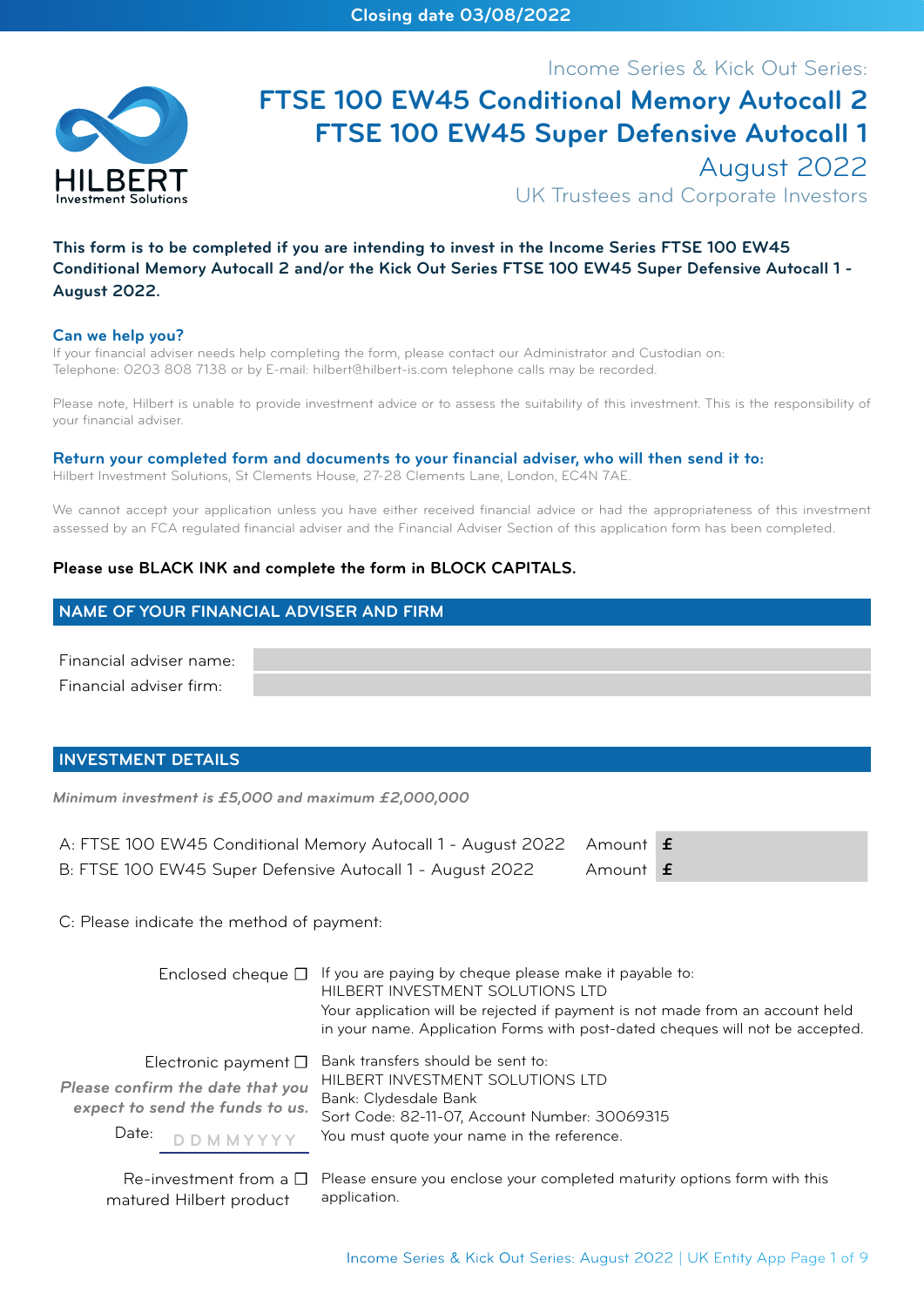| Name of Trust/Company:         |          |
|--------------------------------|----------|
| Date of incorporation:         | DDMMYYYY |
| Registration number:           |          |
| Country of incorporation:      |          |
| Legal Entity Identifier (LEI): |          |
| Permanent address:             |          |
| Postcode:                      |          |
| Country:                       |          |
| Registered address:            |          |
| Postcode:                      |          |
| Country:                       |          |
| Contact name:                  |          |
| Office telephone:              |          |
| Email:                         |          |

## **TAX RESIDENCY**

*For tax purposes, please provide a list of all countries where the company/trust is based. This usually refers to the country(ies) where you have an obligation to pay taxes or file tax returns. If there are more than four countries, please continue on a separate sheet of paper.*

*Please include the corresponding Tax Identification Number (TIN). A TIN is a tax reference number issued by the tax office in the country where your company/trust is based. Where the country does not issue a TIN, please provide an alternative reference.*

| Country: | TIN: |
|----------|------|
| Country: | TIN: |
| Country: | TIN: |
| Country: | TIN: |

*Where your company has been issued with a Global Intermediary Identification Number (GIIN) by the US Internal Revenue Service (IRS), please provide below.*

GIIN:

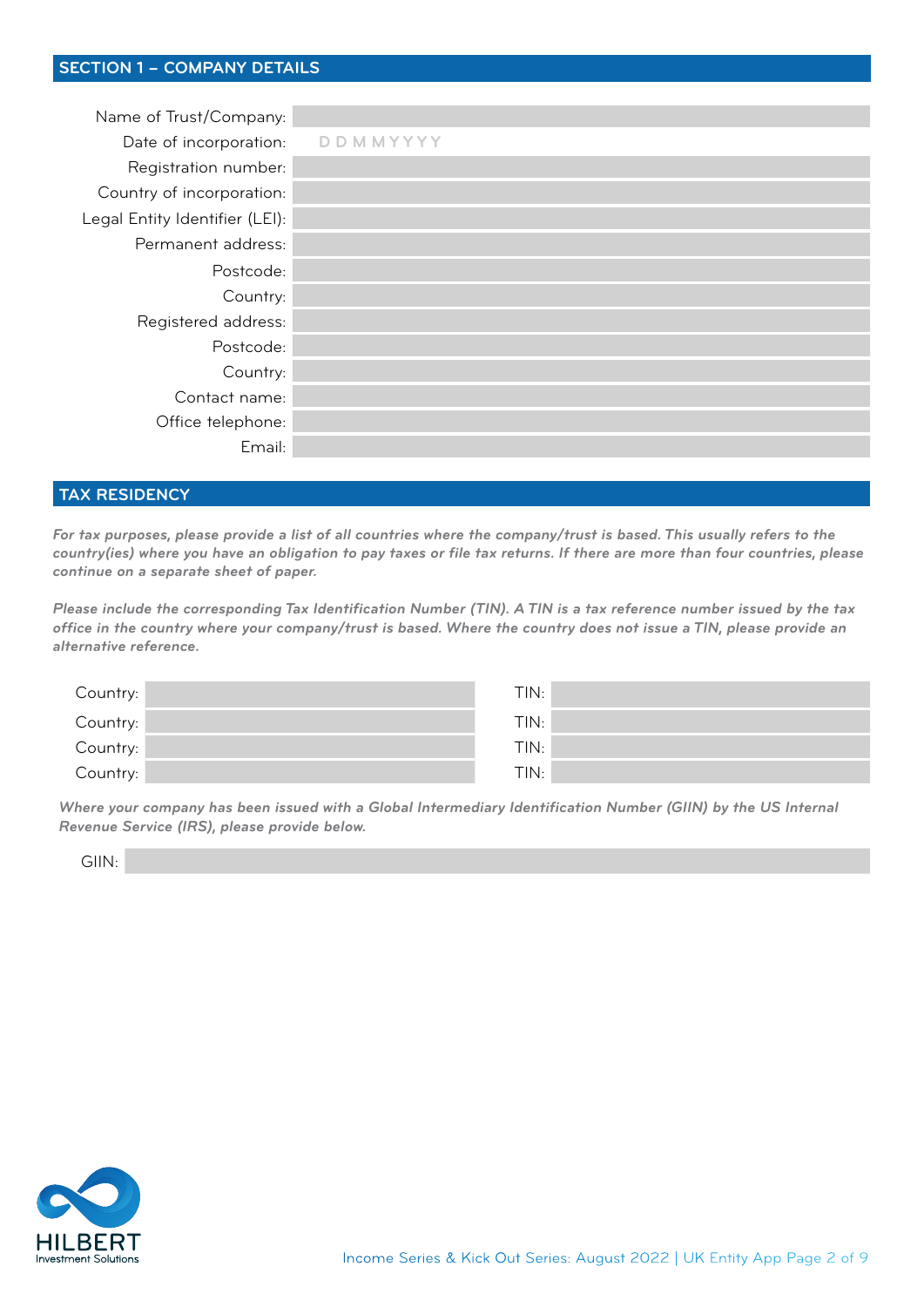# **INDIVIDUALS WITH MANAGEMENT CONTROL**

*Please provide details of all C-level executives, directors, or other senior management of the entity; if more than two please provide details of each on a separate list or on a photocopy of this page.*

|                                  | <b>Individual 1</b>                                                                                                                                                | <b>Individual 2</b>  |
|----------------------------------|--------------------------------------------------------------------------------------------------------------------------------------------------------------------|----------------------|
| Title (Mr/Mrs/Miss/Ms):          |                                                                                                                                                                    |                      |
| Full first name(s):              |                                                                                                                                                                    |                      |
| Surname:                         |                                                                                                                                                                    |                      |
| Function:                        |                                                                                                                                                                    |                      |
| Share capital (%):               |                                                                                                                                                                    |                      |
| Permanent address:               |                                                                                                                                                                    |                      |
| Postcode:                        |                                                                                                                                                                    |                      |
| Country:                         |                                                                                                                                                                    |                      |
| Date of birth:                   | <b>DDMMYYYY</b>                                                                                                                                                    | DDMMYYYY             |
| Place of birth:                  |                                                                                                                                                                    |                      |
| Office telephone:                |                                                                                                                                                                    |                      |
| Mobile telephone:                |                                                                                                                                                                    |                      |
| Email:                           |                                                                                                                                                                    |                      |
| Are you a US Person?             | $\Box$ Yes $\Box$ No                                                                                                                                               | $\Box$ Yes $\Box$ No |
|                                  | If yes, please note that this Plan is not offered to US Persons. Please speak to<br>your financial adviser for advice on any alternative options available to you. |                      |
| National Insurance number:       |                                                                                                                                                                    |                      |
| Nationality:                     |                                                                                                                                                                    |                      |
| Passport number:                 |                                                                                                                                                                    |                      |
| Passport issue date:             | <b>DDMMYYYY</b>                                                                                                                                                    | DDMMYYYY             |
| Passport valid to:               | <b>DDMMYYYY</b>                                                                                                                                                    | DDMMYYYY             |
| Are you a politically exposed    | $\Box$ Yes $\Box$ No                                                                                                                                               | $\Box$ Yes $\Box$ No |
| person (PEP)?                    | If yes, please provide more information below.                                                                                                                     |                      |
|                                  |                                                                                                                                                                    |                      |
| Are you an authorised signatory? | $\Box$ Yes $\Box$ No                                                                                                                                               | $\Box$ Yes $\Box$ No |

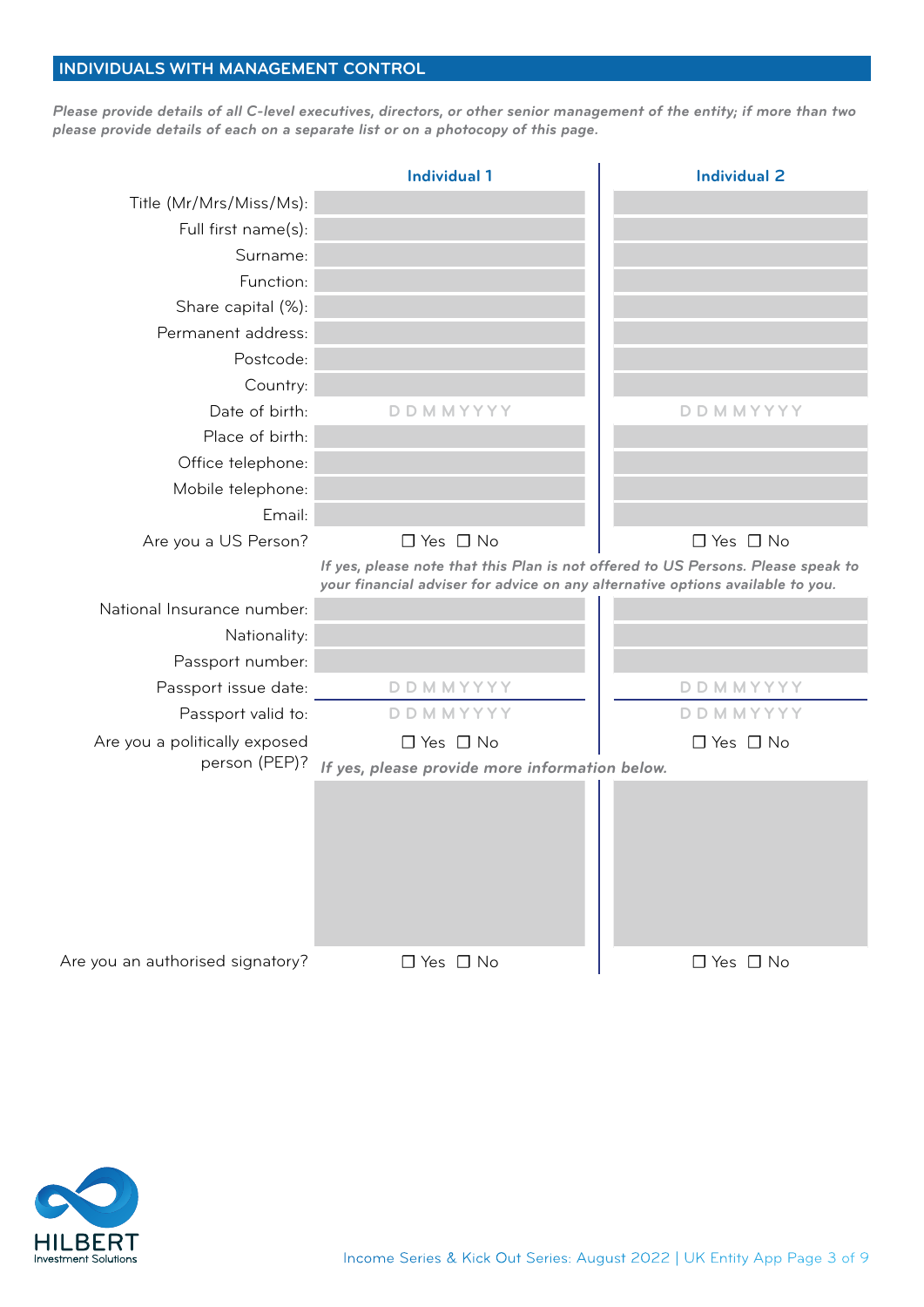# **BENEFICIAL OWNERSHIP**

*Please provide details of all interests in excess of 25%; if more than two please provide details of each on a separate list or on a photocopy of this page*

|                                                  | <b>Beneficiary 1</b>                           | <b>Beneficiary 2</b> |
|--------------------------------------------------|------------------------------------------------|----------------------|
| Title (Mr/Mrs/Miss/Ms):                          |                                                |                      |
| Full first name(s):                              |                                                |                      |
| Surname:                                         |                                                |                      |
| Does the beneficiary have<br>Management Control? | $\Box$ Yes $\Box$ No                           | $\Box$ Yes $\Box$ No |
| Function (If applicable):                        |                                                |                      |
| Share capital (%):                               |                                                |                      |
| Permanent address:                               |                                                |                      |
| Postcode:                                        |                                                |                      |
| Country:                                         |                                                |                      |
| Date of birth:                                   | <b>DDMMYYYY</b>                                | <b>DDMMYYYY</b>      |
| Place of birth:                                  |                                                |                      |
| Telephone number:                                |                                                |                      |
| Email:                                           |                                                |                      |
| Are you a US person?                             | $\Box$ Yes $\Box$ No                           | $\Box$ Yes $\Box$ No |
| National Insurance number:                       |                                                |                      |
| Nationality:                                     |                                                |                      |
| Passport number:                                 |                                                |                      |
| Passport issue date:                             | <b>DDMMYYYY</b>                                | DDMMYYYY             |
| Passport valid to:                               | <b>DDMMYYYY</b>                                | <b>DDMMYYYY</b>      |
| Are you a politically exposed                    | $\Box$ Yes $\Box$ No                           | $\Box$ Yes $\Box$ No |
| person (PEP)?                                    | If yes, please provide more information below. |                      |
|                                                  |                                                |                      |
| Are you an authorised signatory?                 | $\Box$ Yes $\Box$ No                           | $\Box$ Yes $\Box$ No |

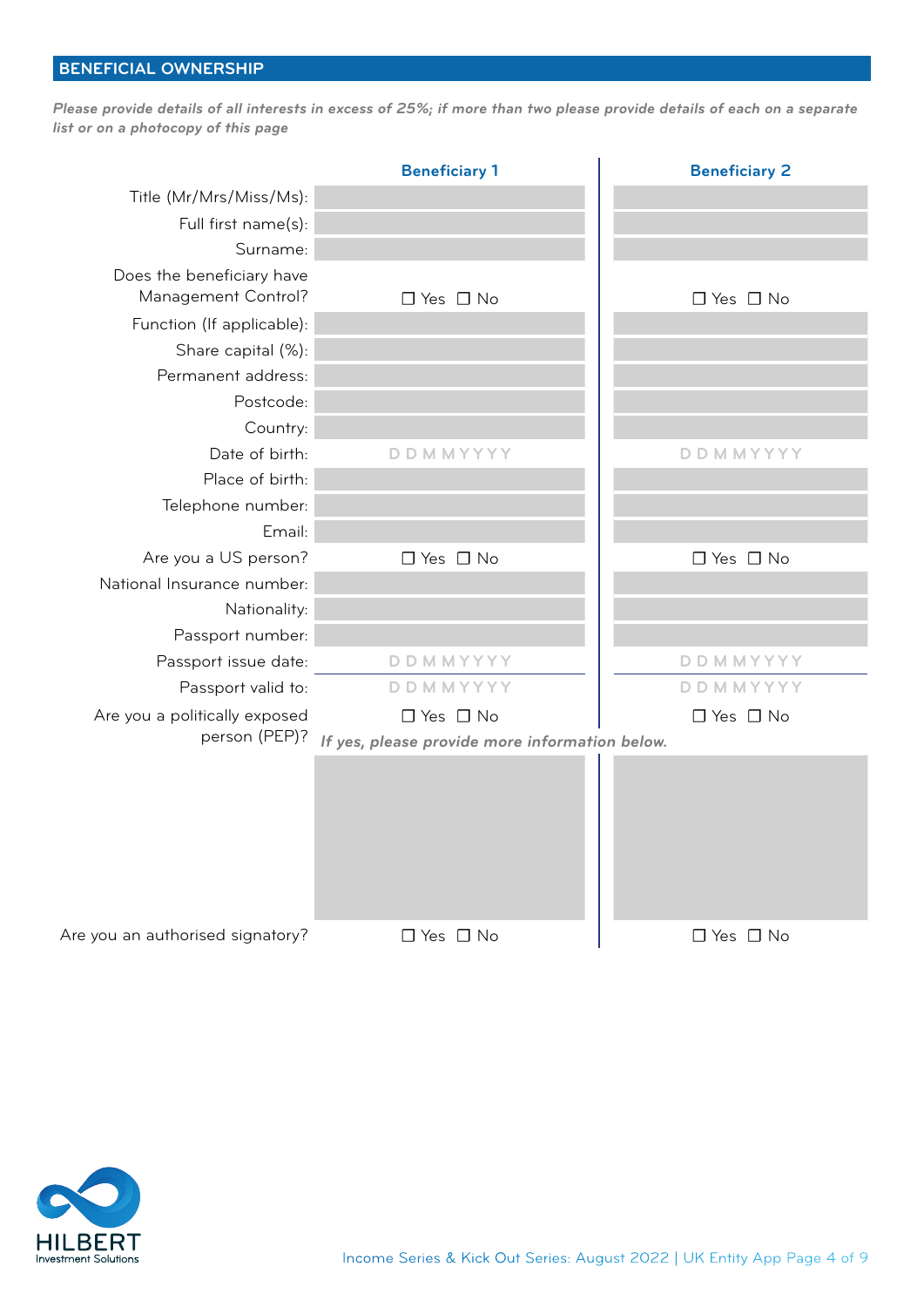## **AUTHORISED SIGNATORIES**

*The instruction to invest in the Plan and the exercise of any options under the Terms and Conditions of the Plan must be authorised by the trustees or authorised signatories as set out in the Trust Deed or corporate mandate authorised by a corporate resolution.*

*Please provide a list of the names and sample signatures of all the Trustees, or authorised signatories and provide details of their signing authority if applicable. If no list is available, please complete the section below. If there are more than four authorised signatories, please continue on a separate sheet of paper.* 

*Where there is a change of the Trustees or the authorised signatories, please notify Hilbert Investment Solutions in writing giving the date of the change. Notice should be sent to Hilbert Investment Solutions, St Clements House, 27- 28 Clements Lane, EC4N 7AE. Hilbert Investment Solutions will be entitled to rely on any previous list until receipt of notice of a change or a replacement list:*

|            | <b>Signatory 1</b>     | <b>Signatory 2</b> |
|------------|------------------------|--------------------|
| Name:      |                        |                    |
| Function:  |                        |                    |
| Signature: |                        |                    |
| Date:      | <b>D D M M Y Y Y Y</b> | D D M M Y Y Y Y    |
|            |                        |                    |
|            | <b>Signatory 3</b>     | <b>Signatory 4</b> |
| Name:      |                        |                    |
| Function:  |                        |                    |
| Signature: |                        |                    |
| Date:      | <b>DDMMYYYY</b>        | <b>DDMMYYYY</b>    |
|            |                        |                    |

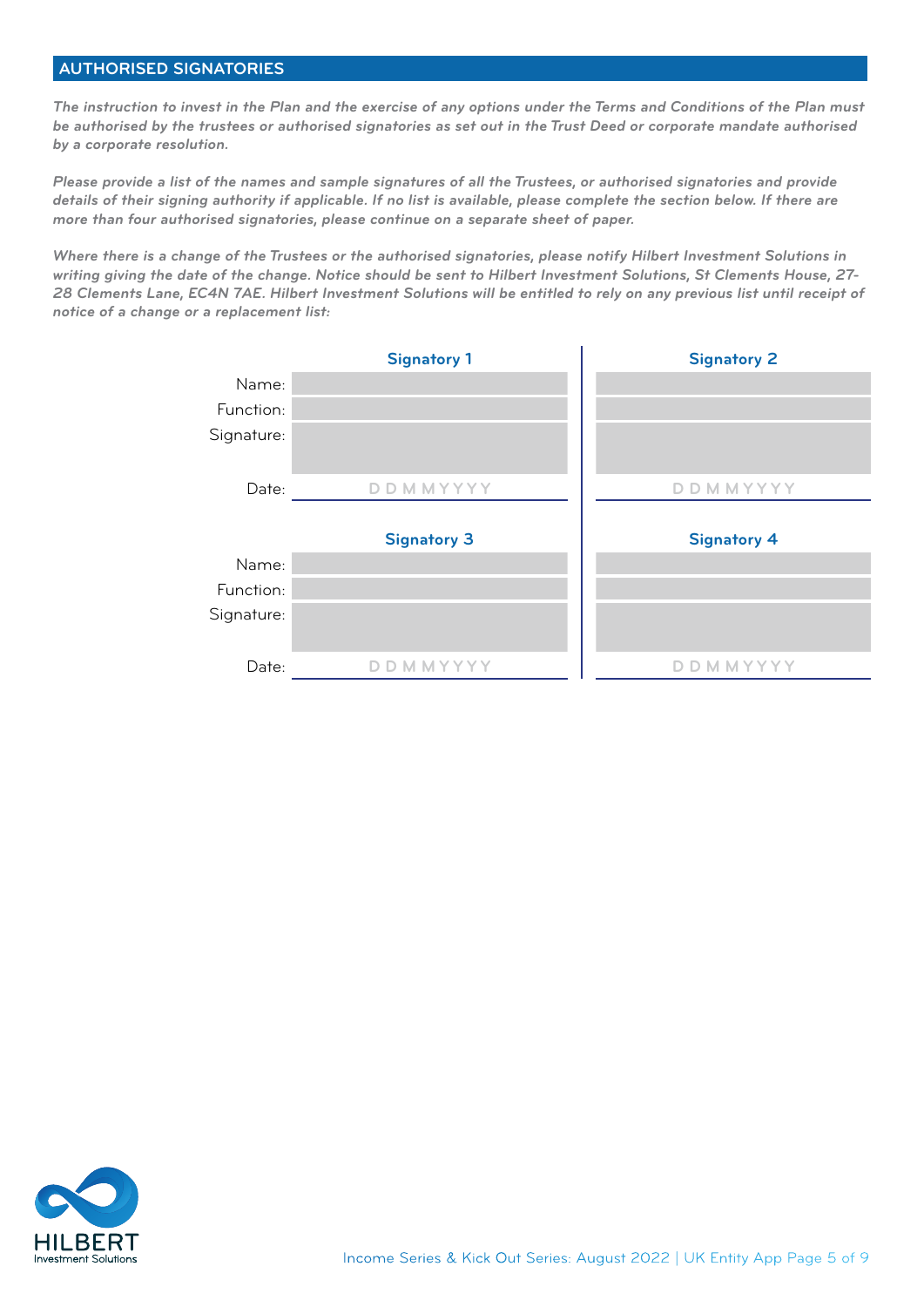| <b>SECTION 2 - INVESTMENT AMOUNT</b>                                                                                                         |                               |                                                                   |                      |
|----------------------------------------------------------------------------------------------------------------------------------------------|-------------------------------|-------------------------------------------------------------------|----------------------|
| The minimum investment amount is £5,000                                                                                                      |                               |                                                                   |                      |
|                                                                                                                                              |                               | How much money are you sending with this application? $\mathbf f$ |                      |
| <b>SOURCE OF FUNDS</b>                                                                                                                       |                               |                                                                   |                      |
| The source(s) which originally created the funds which you are using to open this plan.                                                      |                               |                                                                   |                      |
| $\Box$ Company profits                                                                                                                       | $\Box$ Gift                   | $\Box$ Pensions                                                   | $\Box$ Salary        |
| □ Dividends / Director's token                                                                                                               | $\Box$ Inheritance            | $\Box$ Property sale                                              | $\Box$ Savings       |
| □ Divorce settlement                                                                                                                         | $\Box$ Loan                   | $\Box$ Rent                                                       | □ Share / Asset sale |
| $\Box$ Encashment claim /<br>Maturing investments                                                                                            | $\Box$ Other                  |                                                                   |                      |
| <b>SECTION 3 - ADVISER FEES</b>                                                                                                              |                               |                                                                   |                      |
| You may incur fees for the service provided by your financial adviser. We can facilitate the adviser fees from the money<br>you are sending. |                               |                                                                   |                      |
| If you would like us to do this, please tick the box and fill in the amount below.                                                           |                               |                                                                   |                      |
| Would you like us to facilitate your adviser fees?                                                                                           |                               |                                                                   | $\Box$ Yes $\Box$ No |
|                                                                                                                                              | Adviser Charge: f             |                                                                   | %<br>or              |
| <b>SECTION 4 - ACCOUNT DETAILS FOR INCOME PAYMENTS (If Applicable)</b>                                                                       |                               |                                                                   |                      |
|                                                                                                                                              | <b>Bank/Building Society:</b> |                                                                   |                      |
|                                                                                                                                              | Account name:                 |                                                                   |                      |
|                                                                                                                                              | Reference or Roll number:     |                                                                   |                      |
|                                                                                                                                              | Sort code:                    |                                                                   |                      |

Account number:

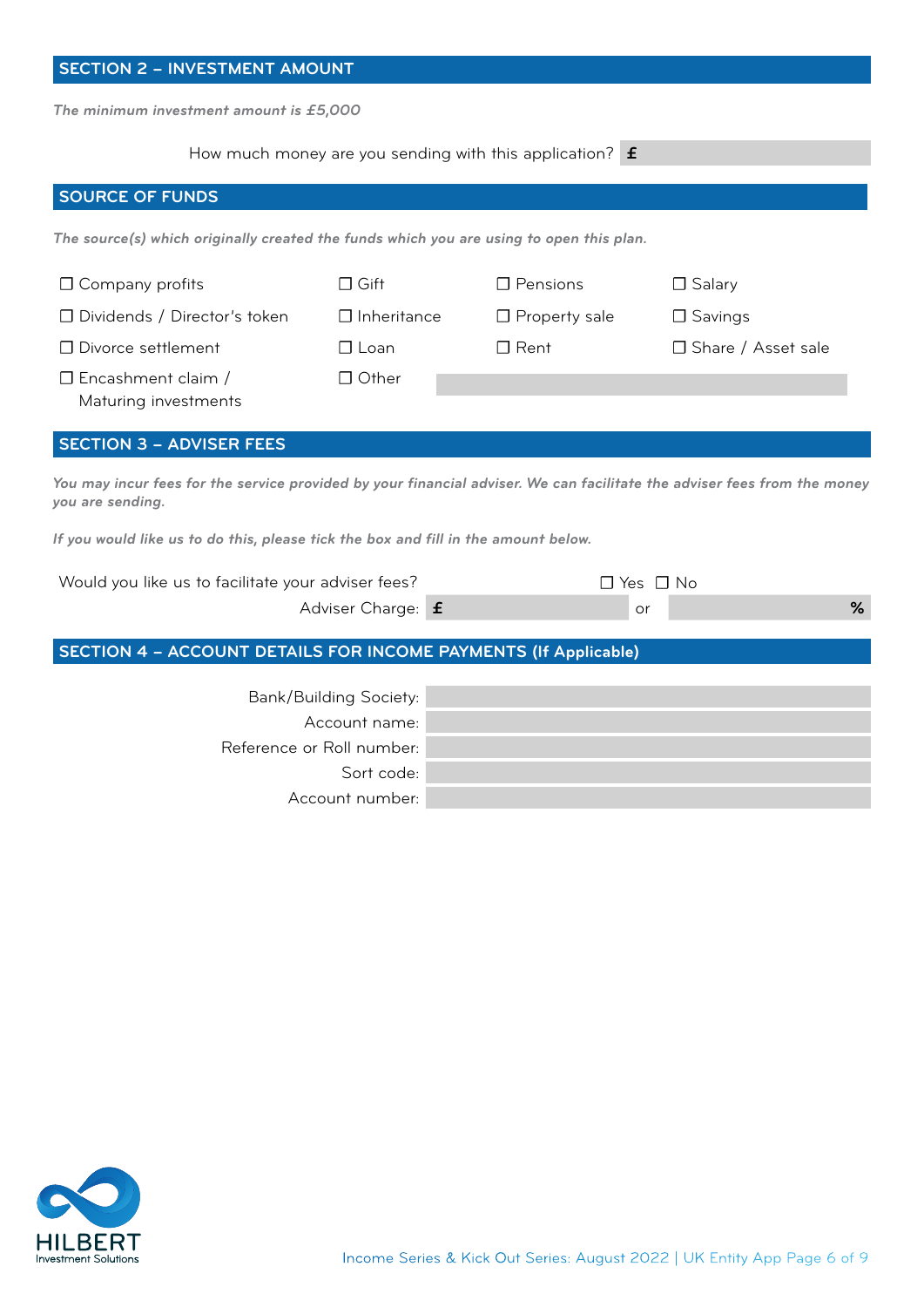## **SECTION 5 – DATA PROTECTION**

*You authorise us to hold and process the information supplied on the application form as a data controller for the* purposes of the The EU General Data Protection Regulation ("GDPR") and the Data Protection Act 2018 (DPA 2018). We will hold and process information for the administration of this and any future application, for the operation *of your investment, for statistical analysis and for marketing goods and services. You also authorise us to transfer information you provide on your application form (or subsequently) to Hilbert. They will only use such data for purposes ancillary to their role as Plan Manager, including but not limited to hedge management, dealing with queries, fulfilling their regulatory obligations, statistical analysis and marketing on the Plan's maturity. Your data will be used for no other purposes. You authorise the disclosure of your information concerning your investment to a financial adviser acting on your behalf. You are entitled to request details of any of your personal data we may hold and to require us to correct any inaccuracies.*

 $\Box$  Please tick this box if you want to receive future promotion, offers and communication from us.

## **DECLARATION AND AUTHORITY**

I/We, the trustees/authorised signatories, request Hilbert Investment Solutions to arrange for the purchase of the Plan(s) on our behalf.

#### We declare that:

- 1. We, the trustees/authorised signatories, request Hilbert Investment Solutions to arrange for the purchase of the Plan(s) on our behalf.
- 2. We authorise Hilbert Investment Solutions to hold the cash subscription, investments, interest, dividends and other rights or proceeds in respect of those investments and any cash or other proceeds.
- 3. We have read and understood the information contained within the brochure and Key Information Document (KID) which refers to Counterparty Risk and understand that should the Counterparty fail to meet its obligations to pay us the amount due from our investment, we may not receive back our investment and may not be entitled to any compensation.
- 4. We have read and understood "Is this investment suitable for you?" and "Risks" and confirm that the terms set out within the brochure and Key Information Document (KID) are acceptable to us as the investor.
- 5. We understand that market prices can go down as well as up and we may get back less than our original investment. Past performance is not a guide to future performance.
- 6. We understand that the levels and bases of taxation may change.
- 7. We understand that in compliance with the FCA rules, telephone calls will be recorded.
- 8. We understand that early encashment is likely to lead to some loss of capital.
- 9. We are not acting on behalf of a resident of the United States or a U.S. Person (as defined under the Internal Revenue Code of 1986, as amended) and we will not assist any person who is resident in the United States or a U.S. Person to acquire an interest in the Trust/Bond. We agree to inform you immediately should we believe anyone connected with the trust becomes a resident of the United States or a U.S. Person.
- 10. We are not acting on behalf of a person who is in the United States or who is a U.S. Person (as defined in Regulation S under the U.S. Securities Act of 1933, as amended).
- 11. We undertake to advise Hilbert Investment Solutions immediately in writing of any changes in the information contained in this application form including any changes to the trustees/authorised signatories.

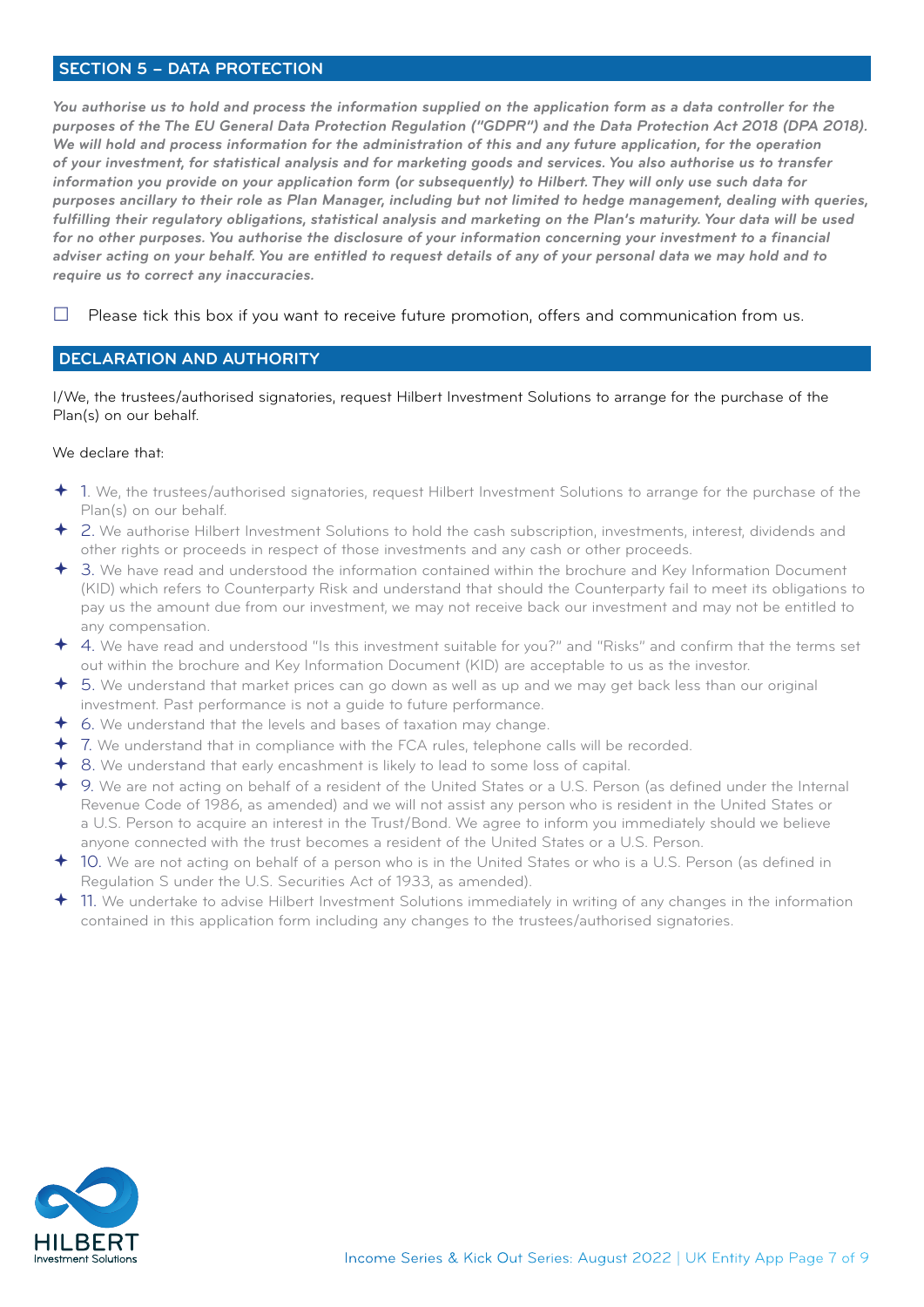## **SECTION 5 - DECLARATION AND AUTHORITY (Continued)**

We have read and understood the relevant Plan brochure, Key Information Document (KID) and Terms & Conditions and accept the terms under which the Investment will be managed. We are not prohibited under the terms of the trust deed or the company's constitution from investing in this Plan. We declare that this application form has been completed to the best of our knowledge and belief. We understand that the producers of this brochure and Key Information Document (KID) have not provided investment advice and confirm that we are making this application through a financial adviser (and have taken taxation advice if appropriate) and we wish to make this investment.

Signed for and on behalf of the Trustees of the Scheme:

| 1st Authorised<br>Signature: |                 | 2nd Authorised<br>Signature: |                 |
|------------------------------|-----------------|------------------------------|-----------------|
| Print name:                  |                 | Print name:                  |                 |
| Date:                        | D D M M Y Y Y Y | Date:                        | <b>DDMMYYYY</b> |
|                              |                 |                              |                 |

# **CHECKLIST**

*Before returning this application form to your financial adviser or intermediary, please check that:*

- $\Box$  You have completed all relevant sections of the form.<br> $\Box$  Your payment amount matches the amount document
- $\Box$  Your payment amount matches the amount documented on the application form.<br> $\Box$  You have advised us of any fees that you wish us to pay a financial adviser or interr
- $\Box$  You have advised us of any fees that you wish us to pay a financial adviser or intermediary on your behalf.<br>
The relevant authorised signatories have signed the application form
- The relevant authorised signatories have signed the application form.